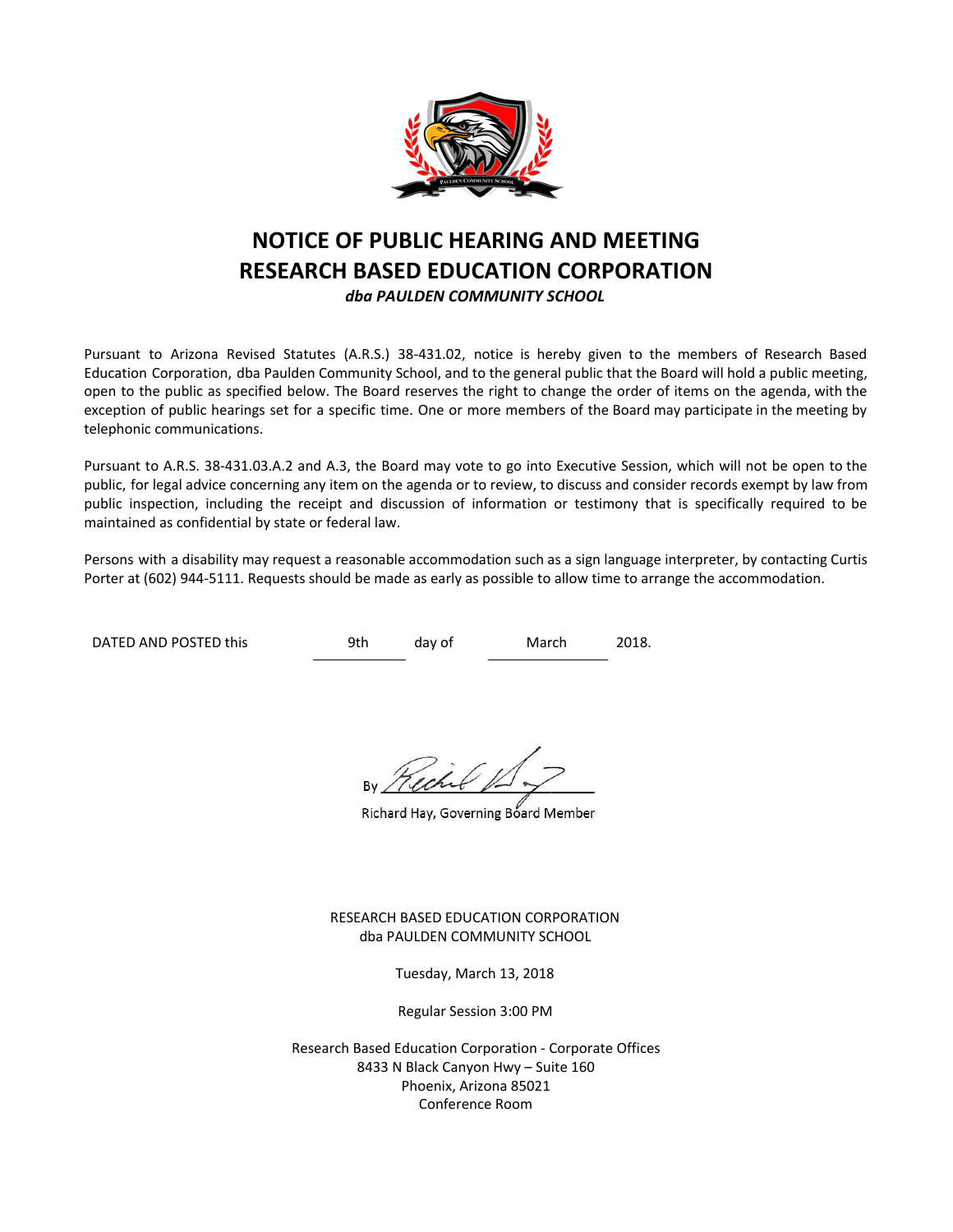

## **NOTICE OF PUBLIC REGULAR SESSION**

# **AGENDA**

## **Tuesday, March 13, 2018**

### **1. Call to Order**

*The President will call the meeting to order.*

### **2. Adoption of Agenda**

*The Board will now approve the formal agenda.*

#### **3. Audience of Citizens**

*At this time, the President of the Board will ask members of the audience if they would like to speak regarding any issue before the Board. No formal action may be taken on any issue unless the item appears on the Agenda. Members of the public wishing to comment on an agenda item may do so at the time the item appears on the agenda. Items not on the agenda may be addressed during the "Audience of Citizens". The Board may respond to criticism, ask that staff review a matter, or place an item on future agenda.*

#### **4. Executive Session**

*A.R.S. § 38-431.03 permits an executive session or closed meeting to be held for discussion and consideration of any of seven particular subjects. A majority of the members of the Governing Board must vote to convene an executive session during a public meeting held prior to the executive session. The general public is properly excluded from such a session. Only those individuals necessary to the conduct of such a meeting may be present. All matters discussed in an executive session must be kept confidential by those attending. No vote may be taken during an executive session. Any final action on an item discussed in an executive session must be taken during a public meeting. A.R.S. § 38-431.03.*

*The purposes for which an executive session discussion may be held are the following:*

- A. *Personnel matters involving a specific individual.*
- B. *Confidential records.*
- C. *Student discipline matters.*
- D. *Legal advice provided by the public body's attorney.*
- E. *Discussion of pending or contemplated litigation with the public body's attorney.*